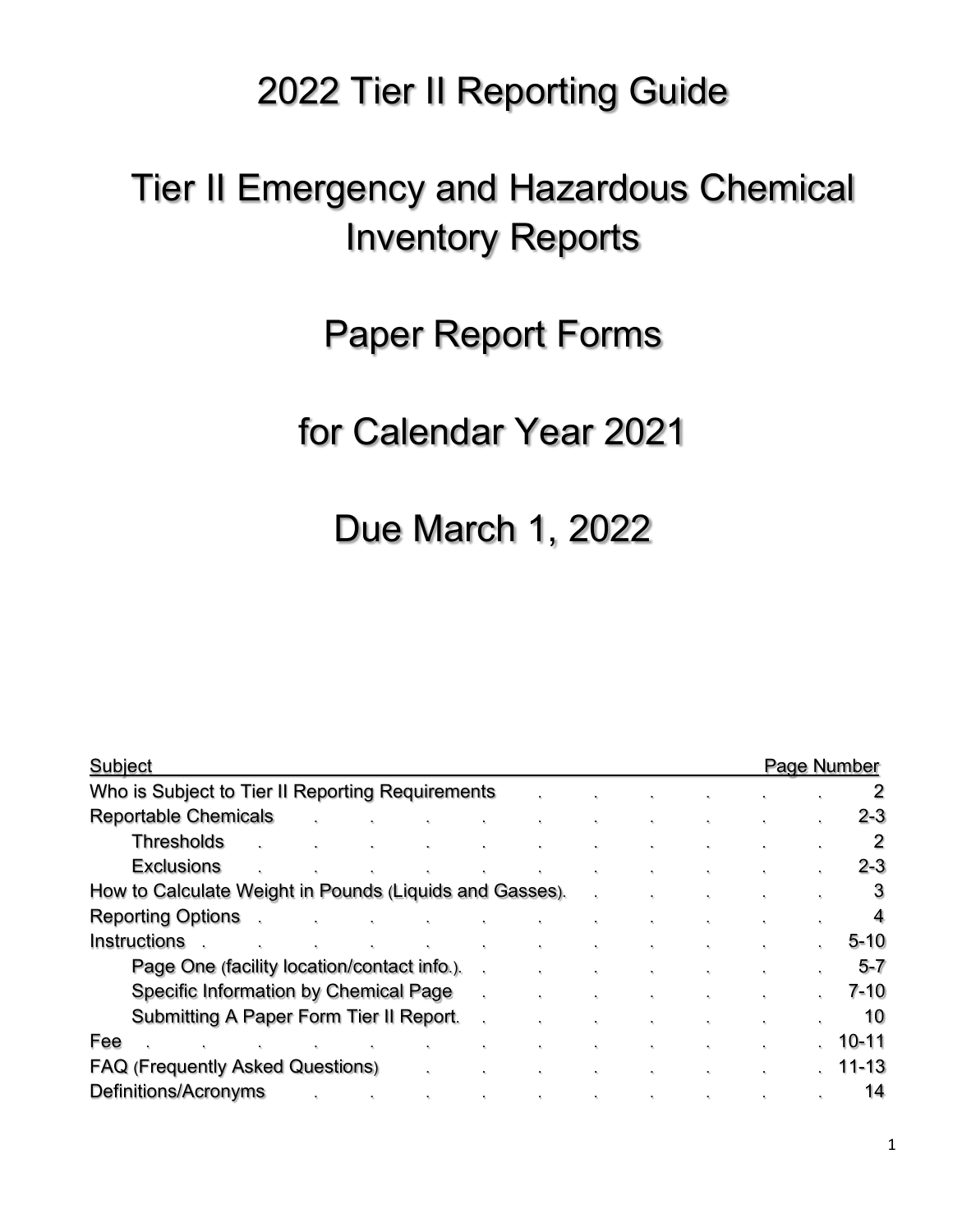# **WHO IS SUBJECT TO TIER II REPORTING REQUIREMENTS?**

A facility is subject to Tier II reporting requirements if required under the Occupational Safety and Health Act of 1970, to prepare or have available Safety Data Sheets (SDS) for hazardous chemical(s) present on-site. SDS requirements are specified in the Occupational Safety and Health Administration (OSHA) Hazard Communication Standard, found in Title 29 of the Code of Federal Regulations at ξ1910.1200.

## **REPORTABLE CHEMICALS**

A chemical may be reportable if a facility is required, under OSHA's Hazard Communication Standard, to maintain a SDS.

### **THRESHOLDS**

**Note: check the exclusions listed below.** If a chemical is not excluded, report if at any time during 2021, storage was in an amount equal to or exceeding the following:

- Gasoline or diesel (all grades combined) in aboveground tanks (ASTs) 10,000 pounds;
- Gasoline or diesel (all grades combined) in underground tanks (USTs) at non-retail facilities –

10,000 pounds;

• Gasoline (all grades combined) in USTs, when fuel is for retail sale to the public for motor vehicles on land-

75,000 gallons;

• Diesel fuel (all grades combined) in USTs, when fuel is for retail sale to the public for motor vehicles on land-

100,000 gallons;

• Extremely Hazardous Substances (EHSs) –

500 pounds or the threshold planning quantity (TPQ) A list of EHSs and TPQs is available online

(<https://danr.sd.gov/Agriculture/Inspection/Tier2>)

 *Note: If a specific EHS is present in several different products you store, you must determine the amount in each product then see if the combined total amount meets the threshold);* and

• All other OSHA Hazardous materials/chemicals-10,000 pounds.

## **EXCLUSIONS**

The following are excluded from Tier II reporting:

• Solid substances –

ONLY if human health exposure will not occur during normal conditions. (For example, a glass marble is exempt while a solid that poses an inhalation hazard or dermal contact hazard may not be exempt);

- Any Food and Drug Administration regulated food, food additive, drug, or cosmetic;
- Substances stored at facilities that are not subject to OSHA;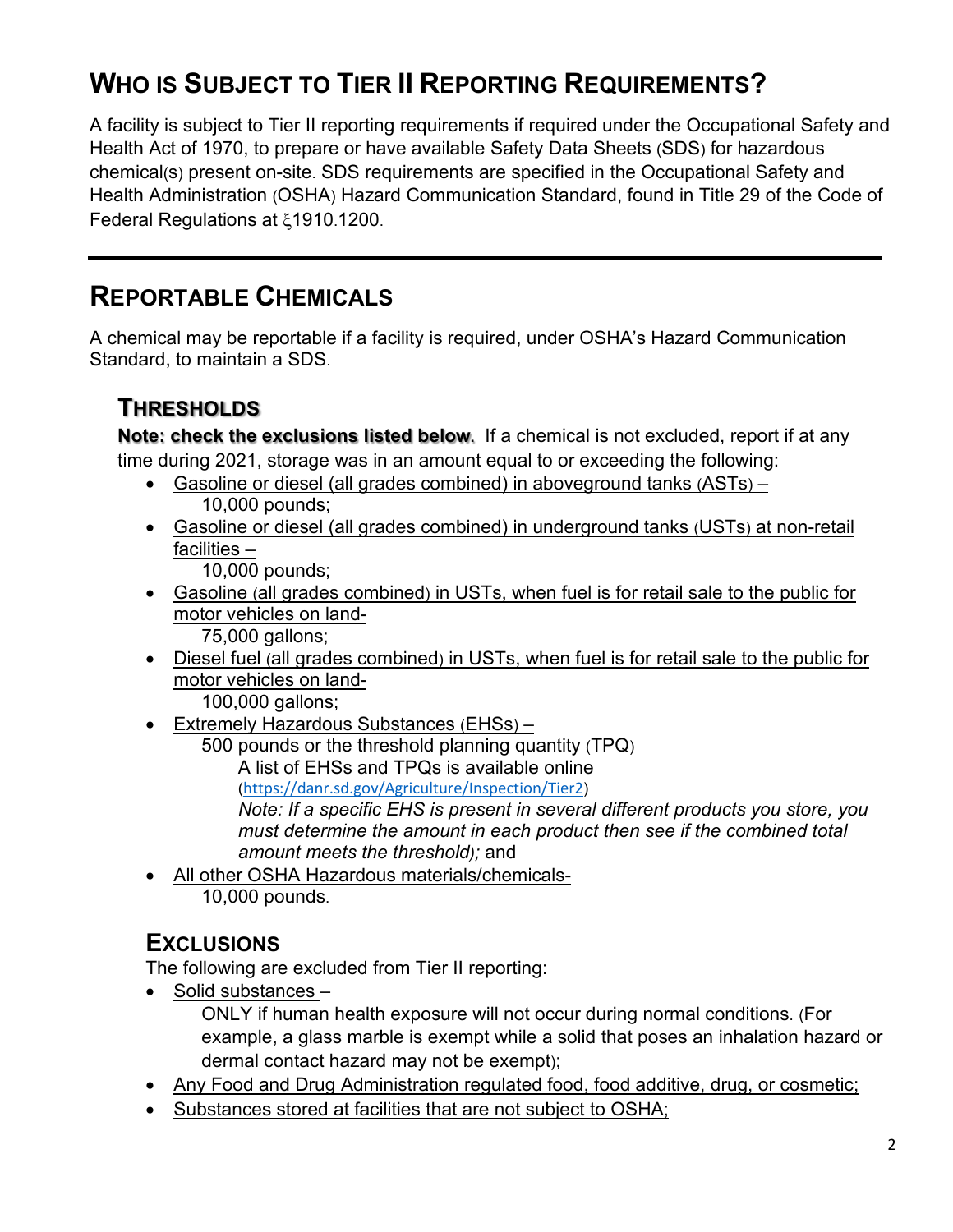• A substance used for household purposes, or packaged in the same form and concentration as when used for household purposes –

(Examples: pail of house paint or gallon jug of herbicide sold to home owner for use on a residential lawn);

• A substance used in a research laboratory or a hospital under the direct supervision of a technically qualified individual –

(For example, oxygen for medical use is exempt but helicopter fuel is not exempt);

- An agricultural chemical a farmer stores and uses on his/her own farm;
- Fertilizer held for retail sale for agricultural use-

The exclusion does not apply to ammonia used for purposes such as refrigeration or to a fertilizer manufacturer or wholesaler. Facilities making custom blends should review the fertilizer reporting link on the state Title III webpage (<https://danr.sd.gov/Agriculture/Inspection/Tier2>);

- A chemical is not reportable while in transit. Note: The chemical may be reportable when at the origin and destination (facilities);
	- A chemical that poses no physical or health hazards. Note: If the SDS indicates there are no physical or health hazards. You may see Wording such as "chemical is NOT hazardous under the OSHA Hazard Communication Standard (29 CFR 1910.1200)"

# **HOW TO CALCULATE WEIGHT IN POUNDS (LIQUIDS AND GASSES)**

In order to choose the correct range code, you need to know the weight in pounds for each chemical/product you report. If you do not know the weight in pounds, there are several ways to find that information:

- 1. Your supplier may know the weight in pounds;
- 2. Find a conversion formula online (For compressed gases, you may find product weight here: [https://danr.sd.gov/Agriculture/Inspection/Spills/docs/Conversion\\_Tables.pdf](https://danr.sd.gov/Agriculture/Inspection/Spills/docs/Conversion_Tables.pdf))
- 3. For liquids, you may calculate the weight in pounds using one of these formulas:
	- o *Specific gravity (SG) x 8.3 = pounds per gallon or*
	- o *Relative density (RD) x 8.3 = pounds per gallon*

(NOTE: look for specific gravity or relative density in section 9 of you SDS or in the Section entitled "Physical Data" or "Physical and Chemical Properties" IMPORTANT!! – Most specific gravity or relative density numbers will be between 0.1 and 1.9)

Example: 1,000 gallons of liquid when the SDS says the SG is 1.5

- 1. Multiply SG by 8.3 to get the pounds per gallon
	- $1.5 \times 8.3 = 12.5$  pound per gallon
- 2. Multiply the pounds per gallon by the gallons you store

 $(12.5 \times 1,000 = 15,500$  pounds of product)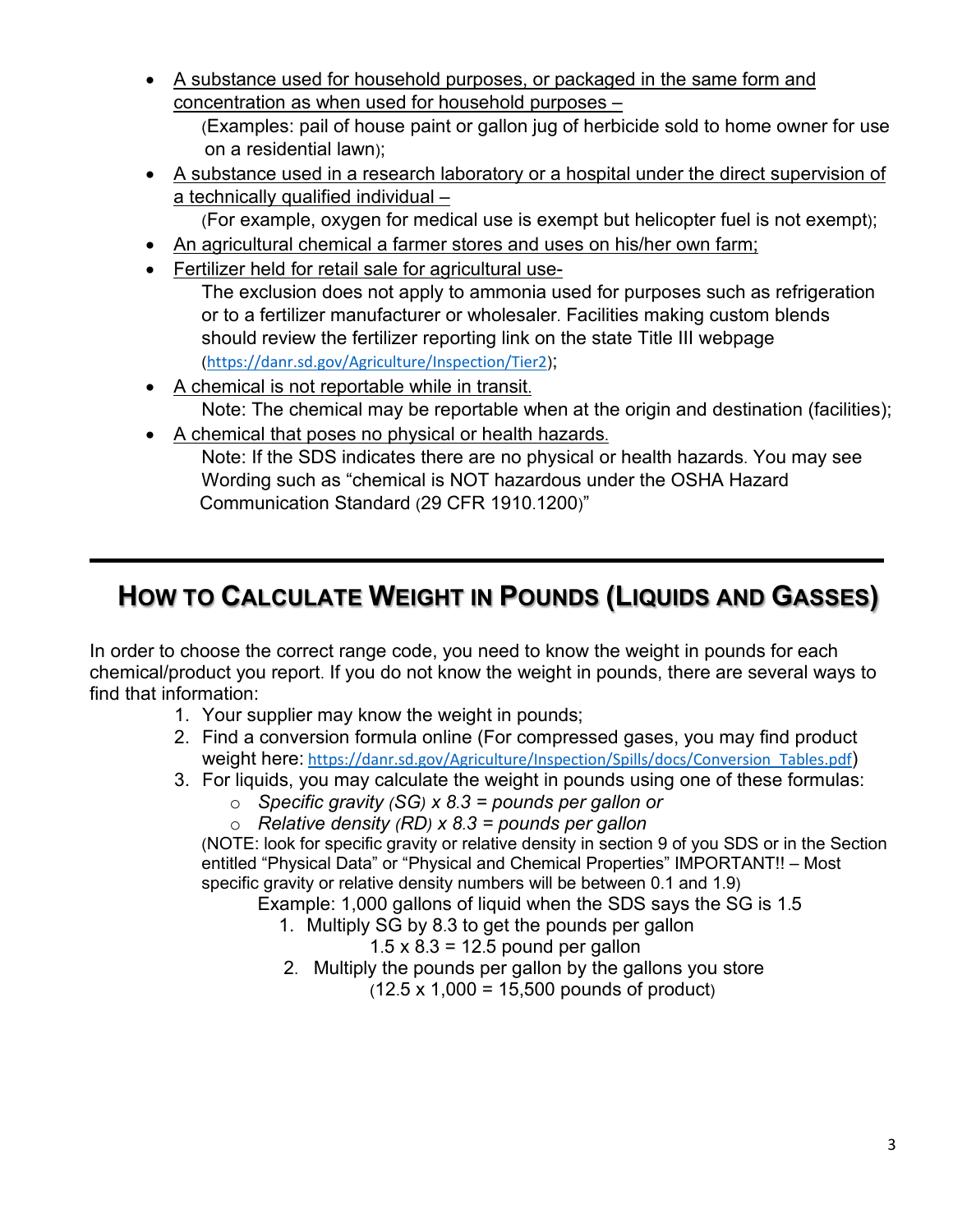## **REPORTING OPTIONS**

## **OPTION 1: SOUTH DAKOTA ONLINE REPORTING OPTION**

 You are encouraged to try the online reporting option. If you submitted a Tier II report in the past (even a paper report), the information from that report has been entered into the online application. For this reason, you may find that it is easier to report online, versus using a paper form.

 To report online, simply log in, review/update, save changes, e-sign, and print copies of your report.

#### **Login procedure**

- 1. Go to the Title III webpage (<https://danr.sd.gov/Agriculture/Inspection/Tier2>).
- 2. Click **"SD Online Tier II Reporting Login Page"** to go to the login page.
	- a. Enter your email address and your password;
	- b. Check the "I'm not a robot" box (for security purposes you may be asked to perform a task such as selecting certain images – when your task is completed, a check will appear in the "I'm not a robot" box);
	- c. Click the "Login" button.

#### **Password**

If you do not have a password, use the "Lost or Forgotten Password" feature on the login page.

If you receive a message stating "There is no account associated with that email address," contact Kelsey at (800) 433-2288.

#### **Reporting instructions/guidance**

When you log in to the Online Tier II Reporting system, you will see links to a "Tier II Reporting Guide" and a "Visual Guidance to Online Tier II Reporting." You may find these documents are helpful, especially if this is your first time completing your online report. You can view and/or print these documents.

After you log in, you should see a list of the facilities for which your company has submitted Tier II reports in the past. If you have storage facilities that are not on the list, call Kelsey at (800) 433-2288 to have the missing facilities added to your account.

## **OPTION 2: PAPER REPORT FORM**

The paper report consists of two pages. One page is for information such as the facility location and contact names. The second page is for information about chemical storage.

You are encouraged to try the online reporting option. If you submitted a Tier II report in the past (even a paper report), the information from the past report has been pre-entered. For this reason, you may find that it is easier to report online, versus using a paper form.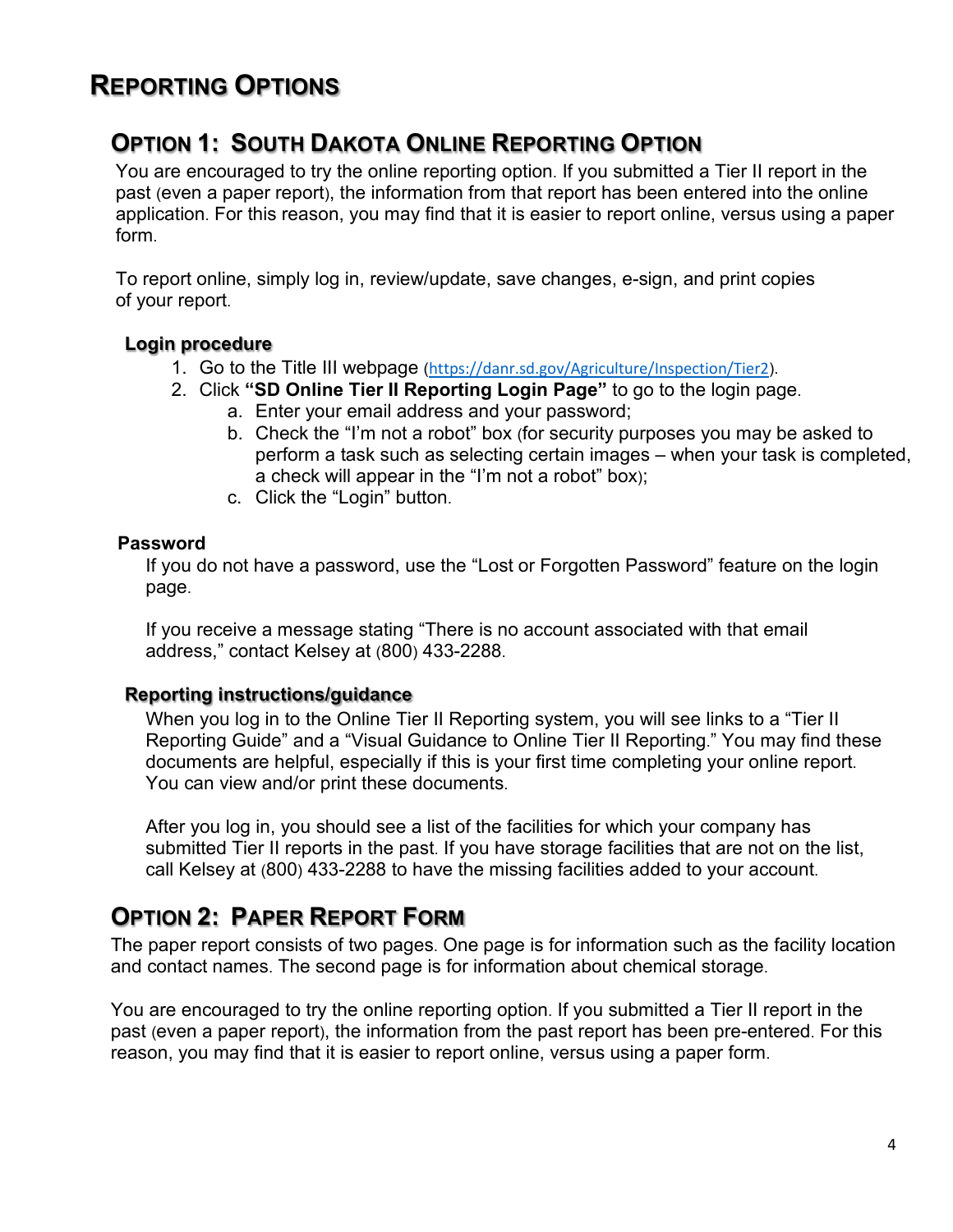## **INSTRUCTIONS – PAPER REPORT FORM**

*Note – If submitting your report online, following the instructions provided below will not be applicable. Instead, after you log in, view the listed helpful links. Use the "Tier II Reporting Guide: and "Visual Guidance to Online Tier II Reporting" found in the online system, for help preparing your online report.*

A Tier II report submitted using paper forms must consist of a minimum 2 pages. The first page is for information such as the facility location and contact names. The second page is for information about chemical storage.

Storage at different facilities cannot be combined in one Tier II report. A separate Tier II report must be submitted for each facility. Adjoining sites or sites separated by a road are considered one facility.

If you need additional copies of the paper reporting form, print copies from the Title III webpage (<https://danr.sd.gov/Agriculture/Inspection/Tier2>), or request copies by calling Kelsey at (800) 433-2288.



Page 1 of

This section is found on the upper left side of the form. After you complete all pages of your report, return to this section and indicate how many total pages are included in the submittal.

#### **Reporting Period:**

This section is on the upper right side of the form. Fill in the reporting period, which is January 1 through December 31, 2021.

#### **State ID #:**

This section is in a box at the top of the page, on the right side. When an ID number is assigned to a site, it remains the same even after the site ownership changes. The State ID# is two letters followed by four numbers (example: ML 0901). Enter the ID number for your facility. If this is the first Tier II to be filed for a facility, or if you don't know the State ID#, call Kelsey at (800) 433-2288 to obtain an ID number.

**IMPORTANT –** Add the State ID # to the top of EVERY page. If you fail to do so, and if pages of your submittal become separated, it may appear you filed an inaccurate report.

#### **Facility Identification:**

The information in this section of the report is for the **actual physical location** of the storage facility.

- Facility Name: Name of the storage facility;
- Maximum Number of Occupants: Estimate the maximum number of people that may be present at any one time at the facility as a whole. Include contactors, vendors, customers, employees, etc. If this is an unmanned site, check N/A.
- Manned/Unmanned: Check to indicate whether the facility is manned or unmanned. A facility is manned even if employees are only on site part of the day or year. The "unmanned" box should only be checked if the site is never manned.
- Street: Street address for the actual physical location of the storage facility.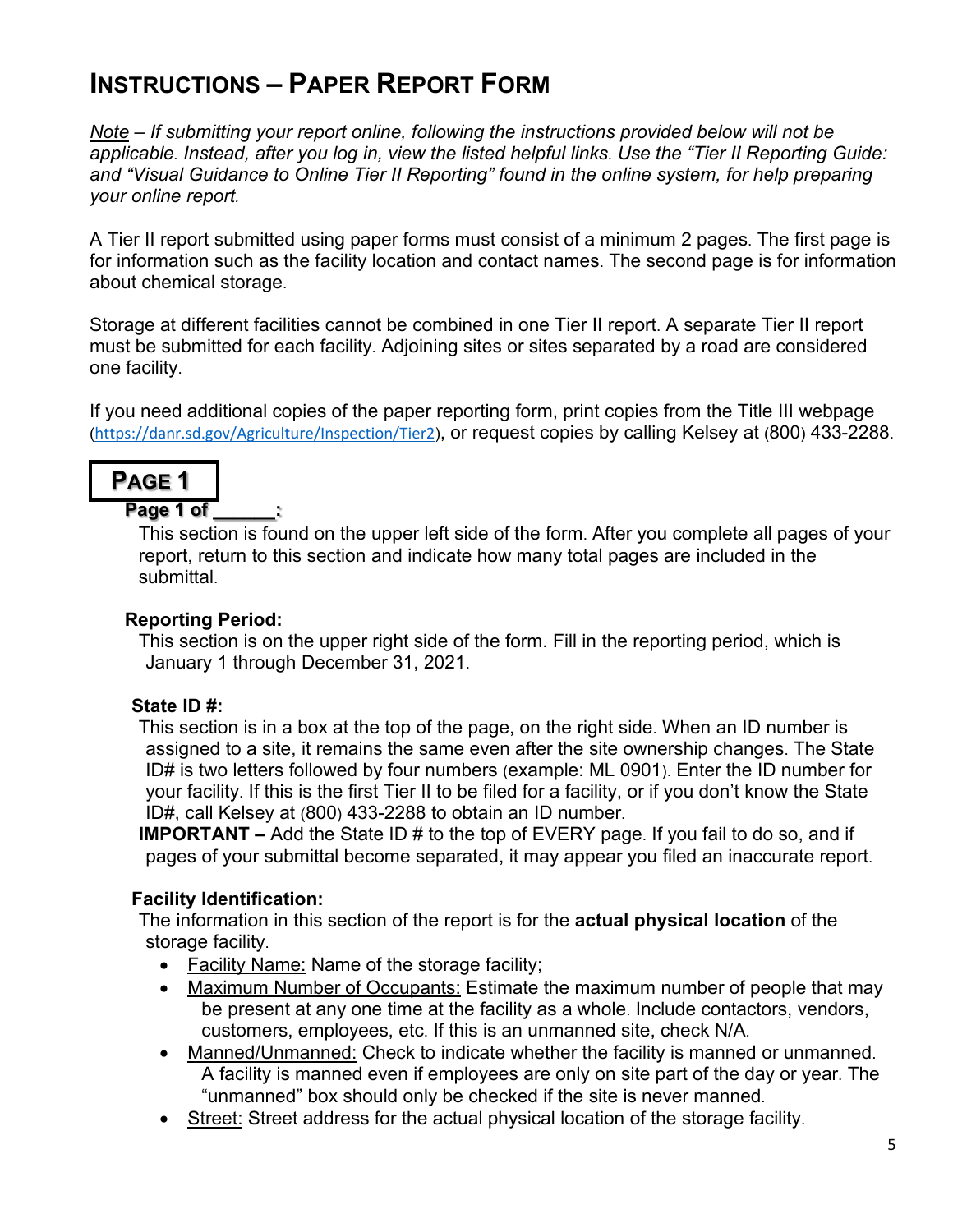- County: Name of the county where the storage facility is actually located.
- City, State, Zip: City, state, and zip code for where the storage facility is located.
- Latitude and Longitude: Enter the latitude/longitude. You may find latitude/longitude via any means. One option is the use of Google maps. If using Google maps:
	- $\circ$  Find the facility, place the cursor over the facility, then left click. A pop-up box should appear showing latitude/longitude; or
	- $\circ$  Find the facility, place the cursor over the facility, then right click. A list of options should appear. Choose "What's here?" A pop-up box should now open showing latitude/longitude; or
	- $\circ$  Find the facility, place the cursor over the facility, then right click. A list of options should appear. Choose "What's here?" Click on the symbol that has appeared over your facility and the latitude/longitude should appear in the search box in the upper left-hand side of the page.
- NAICS Code: The NAICS (North American Industry Classification System) code is similar to a SIC code. It classifies a facility by type of business/industry. If you don't know your code, ask your business office, or search the NAICS website. There is a link to the NAICS website on the DANR webpage:

[https://danr.sd.gov/Agriculture/Inspection/Tier2.](https://danr.sd.gov/Agriculture/Inspection/Tier2) Look for this link: "SIC Code/NAICS Code Crosswalk" under Other Tier II Info;

- $\circ$  If you know the SIC code for your facility, you can search SIC code to find the applicable NAICS code.
- o If you do not know your SIC code, search for your NAICS code using keywords. For example, for a bulk fuel facility, you might search using the keywords "bulk fuel" while an agricultural chemical facility might search using the keyword(s) "pesticide" or "agricultural chemical."
- Facility Phone # (optional): Telephone number for the facility (optional).
- Dun & Bradstreet #: Ask your financial officer if the company has a Dun & Bradstreet number. Leave blank if not applicable.
- TRI Facility ID: If a Toxic Release Inventory (TRI)/Section 313 report has ever been filed for the facility, enter the TRI ID number. Leave blank if not applicable.
- RMP Facility ID: If the facility has a Risk Management Plan (RMP), enter the RMP facility ID. Leave blank if not applicable.
- Subject to Emergency Planning under Section 302 of EPCRA (40 CFR part 355)?: Check "Yes" if the facility is subject to Section 302 of EPCRA. You can determine if the facility is subject to section 302 by going to the list of Extremely Hazardous Substances (EHS). A link to the list is available on the state Title III webpage [\(https://danr.sd.gov/Agriculture/Inspection/Tier2\)](https://danr.sd.gov/Agriculture/Inspection/Tier2). If storage is greater than or equal to the listed Threshold Planning Quantity (TPQ), the facility is subject to Section 302.
- Subject to Chemical Accident Prevention under Section 112 of CAA (40 CFR part 68, Risk Management Program)?: Check "Yes" if the facility is required to have a Risk Management Plan. For information about this federal program, view the EPA website [\(www.epa.gov/rmp/risk-management-plan-rmp-rule-overview\)](http://www.epa.gov/rmp/risk-management-plan-rmp-rule-overview) or contact Bre Bockstahler with the Federal EPA in Denver at (303) 312-6034.

#### **Owner or Operator Information Section:**

The information in this section is used to identify the owner of the storage facility. Enter the name of the company along with a mailing address and telephone number. You may also enter an email address (if applicable).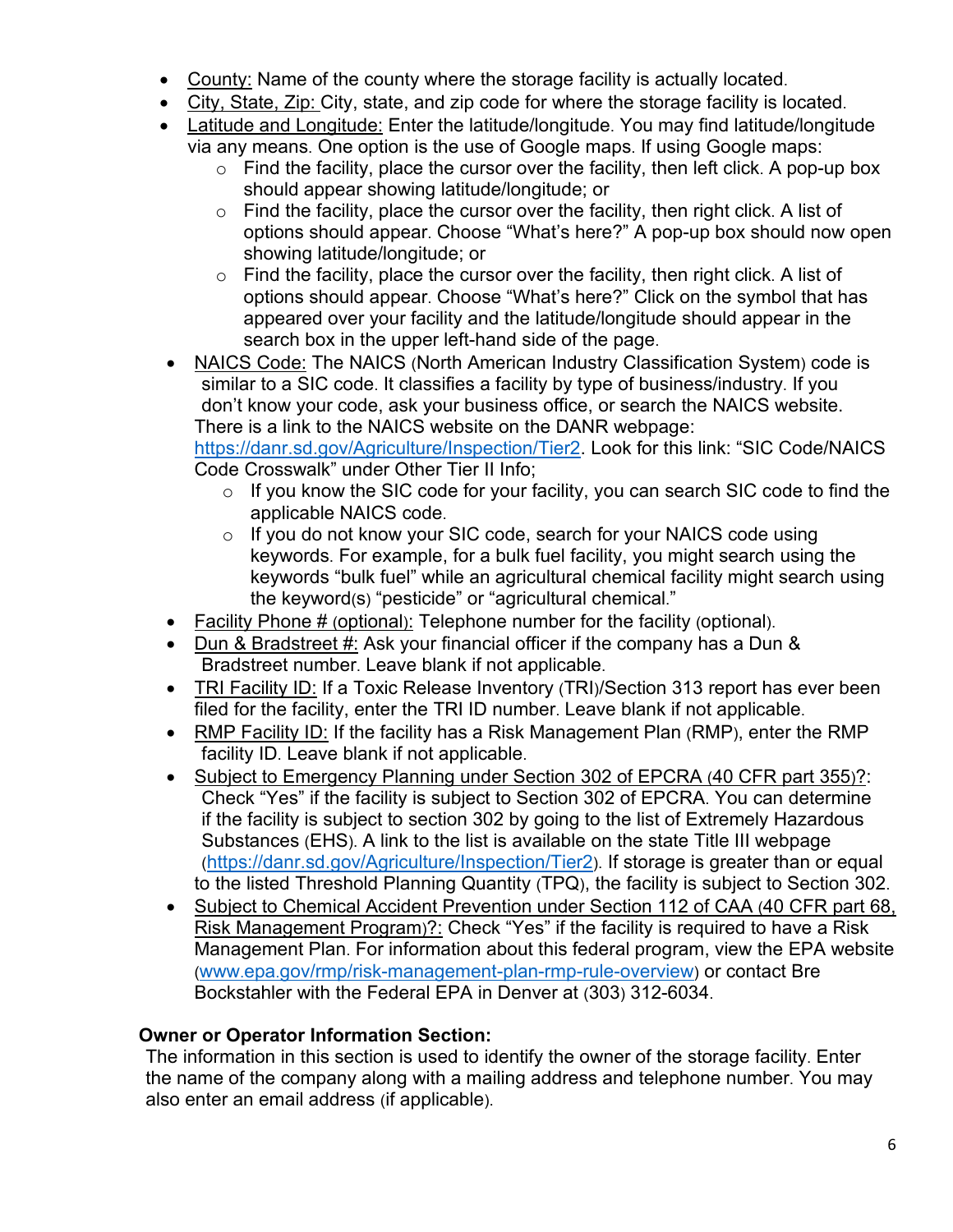#### **Parent Company Information (optional) Section:**

You have the option of providing information for a parent company (if applicable). Enter the company name, mail address, phone, email, and Dun & Bradstreet number.

#### **Facility Emergency Coordinator Section:**

Enter the name of the Facility Emergency Coordinator, along with a title, work phone number, 24-hour phone number, and email address. Note: a facility MUST have an emergency coordinator if you checked yes, in answer to the question "Subject to Emergency Planning under Section 302 of EPCRA (40 CFR part 355)?" You can determine if the facility is subject to Section 302 by going to the list of Extremely Hazardous Substances and if storage is greater than or equal to the listed Threshold Planning Quantity (TPQ), the facility is subject to Section 302. A link to the list is available on the state Title III webpage [\(https://danr.sd.gov/Agriculture/Inspection/Tier2\)](https://danr.sd.gov/Agriculture/Inspection/Tier2).

#### **Tier II Information Contact Section:**

The information in this section is used to identify the individual who is responsible for preparing, submitting, and answering questions about the Tier II report. Enter the name, title, telephone number, email, and complete mailing address. *Note: all future correspondence and any invoices will be sent to this address.*

#### **Emergency Contacts Section:**

Provide information for two emergency contacts. Enter names, titles, work phone numbers, 24-hour phone numbers, and email addresses for 2 individuals who are points of contact if emergency responders need information when responding to a chemical incident at the facility.

#### **Certification Section:**

After you have completed page one AND the chemical reporting page(s), review for accuracy. Indicate how many pages are in your submittal. The owner, operator, or the officially designated representative must certify that all information is true, accurate, and complete by printing their name and title and by signing and dating the form.

### **SPECIFIC INFORMATION BY CHEMICAL PAGE**

Make sure you have the SDS for each chemical when completing this portion of the Tier II report. Your chemical supplier should be able to provide a SDS upon request.

You can report up to two chemicals per page. When you store more than two reportable chemicals, use additional copies of the "Specific Information by Chemical" reporting page. If you need additional copies of the paper reporting form, print copies from the Title III webpage (<https://danr.sd.gov/Agriculture/Inspection/Tier2>), or request copies by calling Kelsey at (800) 433-2288.

#### Page of Section:

This section is on the upper left side of the page, Number each page of the report.

#### **State ID # Section:**

This section is found on the upper right side of the page. Make sure you add the State ID # to the top of EVERY page. If you fail to do so, and if pages of your submittal become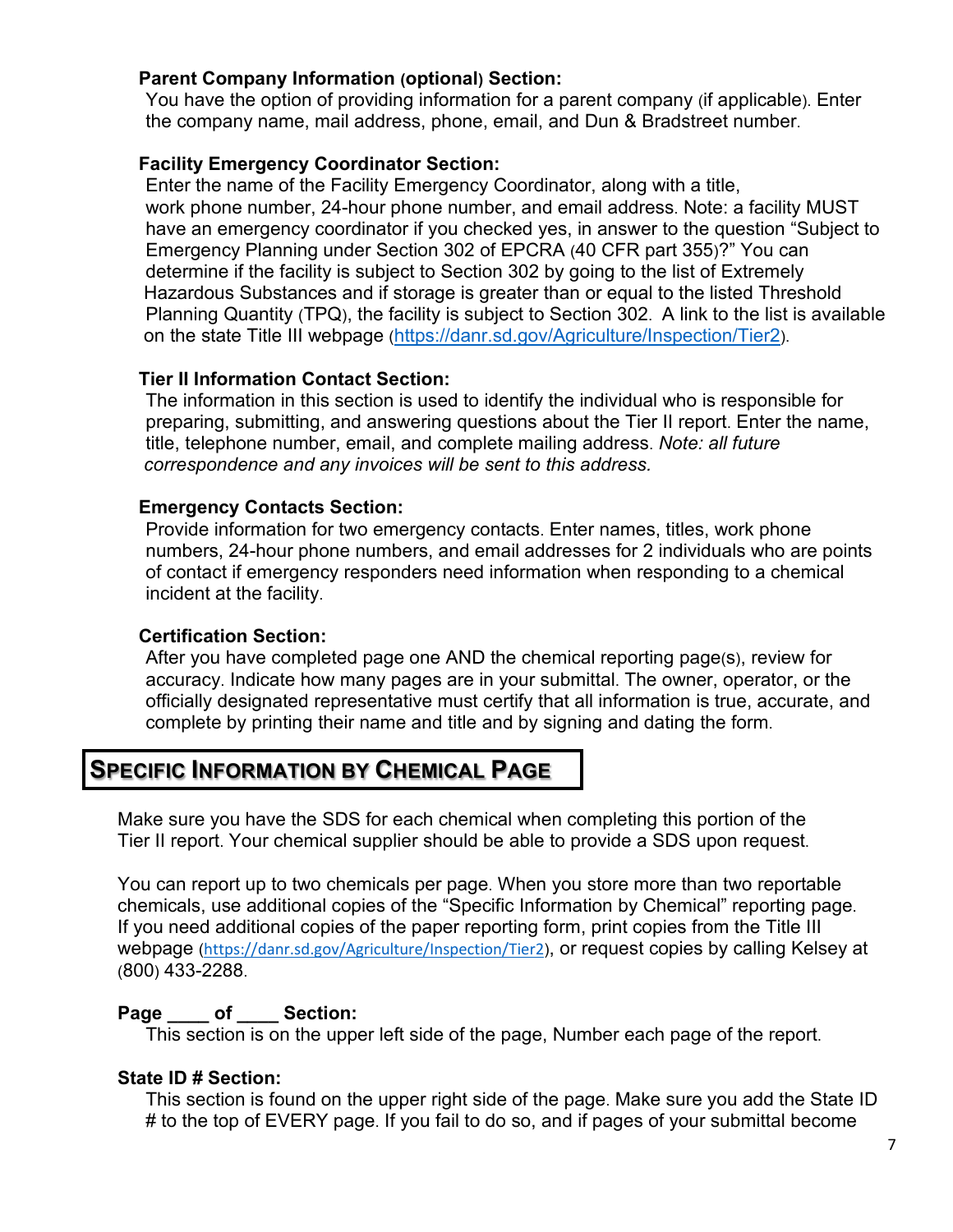separated, it may appear you filed an inaccurate or incomplete report.

#### **Chemical Description Section:**

See the "Reportable Chemicals" section on pages 2 and 3 of this Reporting Guide, and Review the "Exclusions" and "Thresholds."

- Pure Chemical/Mixture or Product Mixture: Check the box indicating whether the chemical is pure (99 or 100% by volume) or a mixture of two or more ingredients.
- Name: Enter the name of the product (it is recommended you enter product name as written on the SDS);
- CAS #: Enter the Chemical Abstract Service (CAS) registry number. This number is found on the SDS. A pure product will have a single CAS number. You may find that a product that is a mixture of different chemicals may not have a CAS# for the mixture as a whole. Only check not available if no CAS # is given.
- Solid, Liquid, or Gas?: Check the box indicating whether your chemical is solid, liquid, or gas. NOTE: "Gas" refers to a gaseous substance such as propane.
- Trade secret?: If a substance you store is a trade secret, you must submit a trade secret substantiation form with your Tier II report. Check the "Trade Secret" box and enter a generic chemical "Name" on the Tier II report.
- Chemical is (or mixture contains) an Extremely Hazardous Substance (EHS): Check "yes" if the chemical is (or if the mixture contains) an EHS. Compare chemicals listed in the SDS with chemicals on the EHS list. A link to the Extremely Hazardous Substance (EHS) list is available on the state Title III webpage (<https://danr.sd.gov/Agriculture/Inspection/Tier2>). If a chemical is not on the EHS list, it is not an EHS. Check "no" if the chemical is not (or mixture does not contain) an EHS.
- EHS Name(s): If you checked "Yes" above, to indicate the chemical is (or the mixture contains) an EHS, enter the name of the EHS chemical(s).
- If this is a mixture, weight of the EHS portion (range code): Enter a range code if the chemical is a mixture containing an EHS. After you determine the maximum weight of the chemical mixture stored onsite, you can determine the weight of just the EHS portion (look at the SDS and find the percent by volume for the EHS ingredient). A table of range codes is available in the bottom right hand corner of the contact information page. Range code numbers are in pounds. Enter the range code that corresponds to the weight in pounds for the EHS portion of the mixture. If you need help determining the weight, refer to the section "How do I determine how much of an Extremely Hazardous Substance (EHS) is present in a product mixture" on page 13.
- Non EHS Name(s) (optional): Enter names of non-EHS ingredients.

#### **Physical Hazards Section:**

See the instructions for the "Health Hazards Section" below.

#### **Health Hazards Section:**

Check all applicable boxes to indicate risks posed by the chemical.

- Find out which boxes to check by reading the "Hazard Identification" section of the SDS for the product/chemical substance you are reporting (usually this is section 2 of the SDS).
- Make sure you use an up to date version of the SDS. You can contact your supplier (or look online) to obtain an updated copy.
- Note: "Hazard not otherwise classified" means a hazard does exist, but does not fit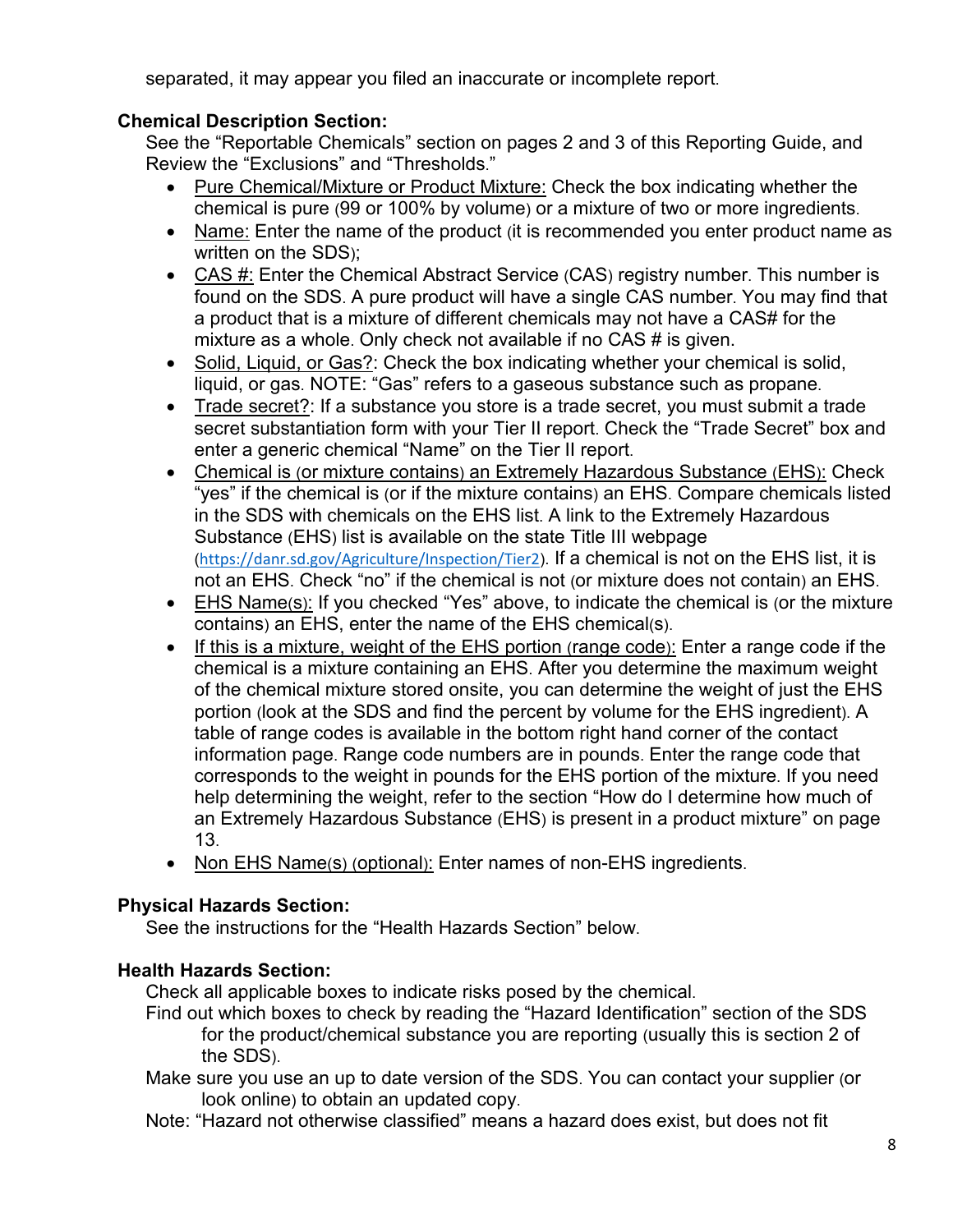into any other listed hazard categories.

Note: There are checkboxes for substances that pose no physical or health hazards. ONLY check these boxes if the SDS states the product/chemical substance you are reporting poses no physical or health hazards.

#### **Inventory Section:**

- Maximum Stored: The largest quantity/inventory stored at any point during the year. Enter the amount and check either "gallons" or "pounds" to indicate whether the number you entered was in pounds or gallons.
- Average Stored: The average quantity/inventory stored during the year. Enter the amount and check either "gallons" or "pounds" to indicate whether the number you entered was in pounds or gallons.
- Range Code for Maximum Stored: Look at the first page of the Tier II report (the page where you provided contact information). A table of range codes is available in the bottom right hand corner. Range code numbers are in pounds.

If you reported the maximum stored amount (above) in pounds, select the range code that corresponds to the maximum stored amount number you reported.

If you reported the maximum stored amount (above) in gallons, go to page 3 of this reporting guide for help converting gallons to pounds (or call Kelsey at (800) 433-2288 for help). Once you have converted gallons to pounds, select the range code that corresponds to the maximum stored amount in pounds.

• Range Code for Average Stored: Look at the first page of the Tier II report (the page where you provided contact information). A table of range codes is available in the bottom right hand corner. Range code numbers are in pounds.

If you reported the average stored amount (above) in pounds, select the range code that corresponds to the average stored amount number you reported.

If you reported the average stored amount (above) in gallons, go to page 3 of this reporting guide for help converting gallons to pounds (or call Kelsey at (800) 433-2288 for help). Once you have converted gallons to pounds, select the range code that corresponds to the average stored amount in pounds.

• Number of Days on Site: The number of days during the year during which the substance was stored on site.

#### **Type of Storage (check all that apply) Section:**

Select all applicable type(s) of storage container(s).

#### **Storage Conditions:**

Pressure: Select the applicable pressure condition. Note: Ambient means the same as surrounding area. Most storage is at ambient pressure. Gases stored in high-pressure containers are at greater than ambient.

Temperature: Select the applicable temperature condition. Ambient means the same as surrounding air. Most storage is at ambient temperature. Tanks that are heated are at greater than ambient. Tanks that are cooled are less than ambient. Gases may be stored under cryogenic conditions (-130 F or less).

#### **Storage Locations:**

Write in a short description for where at the facility the chemical is stored. If the storage location is confidential, check the box indicating storage is confidential and submit a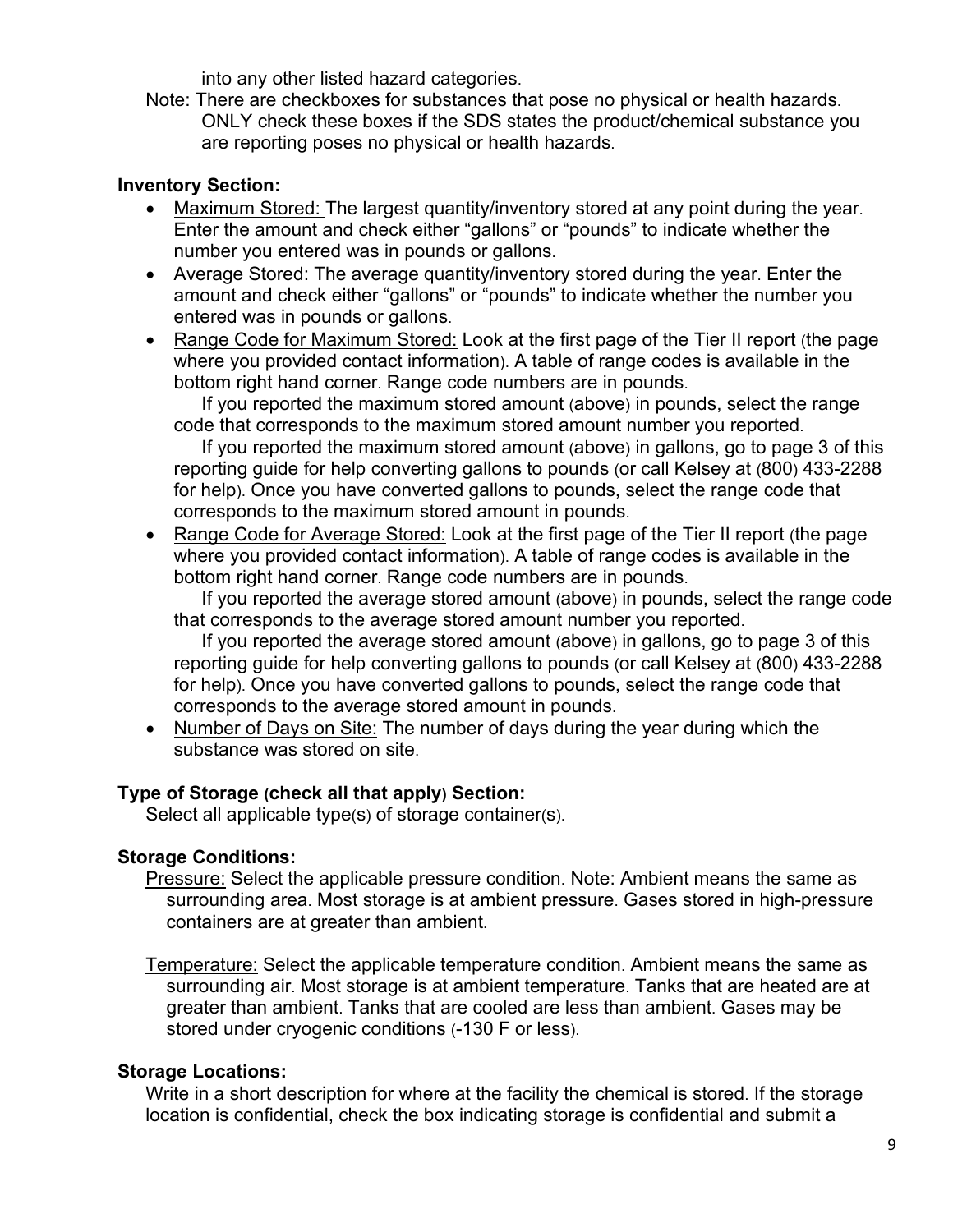confidential storage location sheet. Contact Kelsey at [kelsey.newling@state.sd.us](mailto:Kelsey.Newling@State.SD.US) or by calling (800) 433-2288 to obtain a copy of the confidential storage location sheet.

#### **Additional Reporting Information (Optional) Section:**

- Make a note of any additional information that may be helpful for first responders;
- Indicate the size of the largest storage container;
- Check whether or not the chemical you reported is an ingredient in something you make (Particularly if you use it to make a custom blend fertilizer product);
- Finally, if you are reporting voluntarily, check the box for the most applicable reason.

#### **Optional Attachment Section:**

If you choose to submit copies of the site plan, safety measures, a facility map/floorplan, a key, or any other additional information such as SDS, check the appropriate box(s).

## **SUBMITTING A PAPER FORM TIER II REPORT**

Tier II reports should be submitted to the following:

- 1. **Local Fire Department**
- 2. **Local Emergency Planning Committee (LEPC)** Addresses are listed on the SD Title III webpage

(<https://danr.sd.gov/Agriculture/Inspection/Tier2>)

- 3. **State of South Dakota/State Emergency Response Commission (SERC)**
	- a. Email: [kelsey.newling@state.sd.us](mailto:Kelsey.newling@state.sd.us)
	- b. Mail address: PMB 2020

SD DANR – SERC Pierre, SD 57501-3182

Sign, date, and separate the colored pages.

- Keep the last page for your record.
- Mail one copy to the LEPC and one copy to the Fire Department.
- Mail the white copy to the state.

## **FEE**

**When is the fee due?** The Tier II Report is due March 1, 2022, but the fee is not due until April,1, 2022. Payments postmarked after April 1, 2022, are late. Late fees may apply.

**Where can I find the fee form?** In most cases, the fee will be calculated, and an invoice mailed, within 10 days of receipt of the Tier II report. DANR will send the invoice to the person/address listed as the Tier II Information Contact.

**If you do not receive an invoice, send an email [\(kelsey.newling@state.sd.us\)](mailto:Kelsey.newling@state.sd.us) or call Kelsey at (800) 433-2288. You are responsible for making sure the fee is paid prior to April 1, 2022.**

**How are fees calculated?** The fee is based upon the number of reportable chemicals in your Tier II report. Chemicals reported voluntarily should not count towards the fee. If you believe your fee was calculated incorrectly, PLEASE contact Kelsey via email [\(kelsey.newling@state.sd.us\)](mailto:Kelsey.newling@state.sd.us) or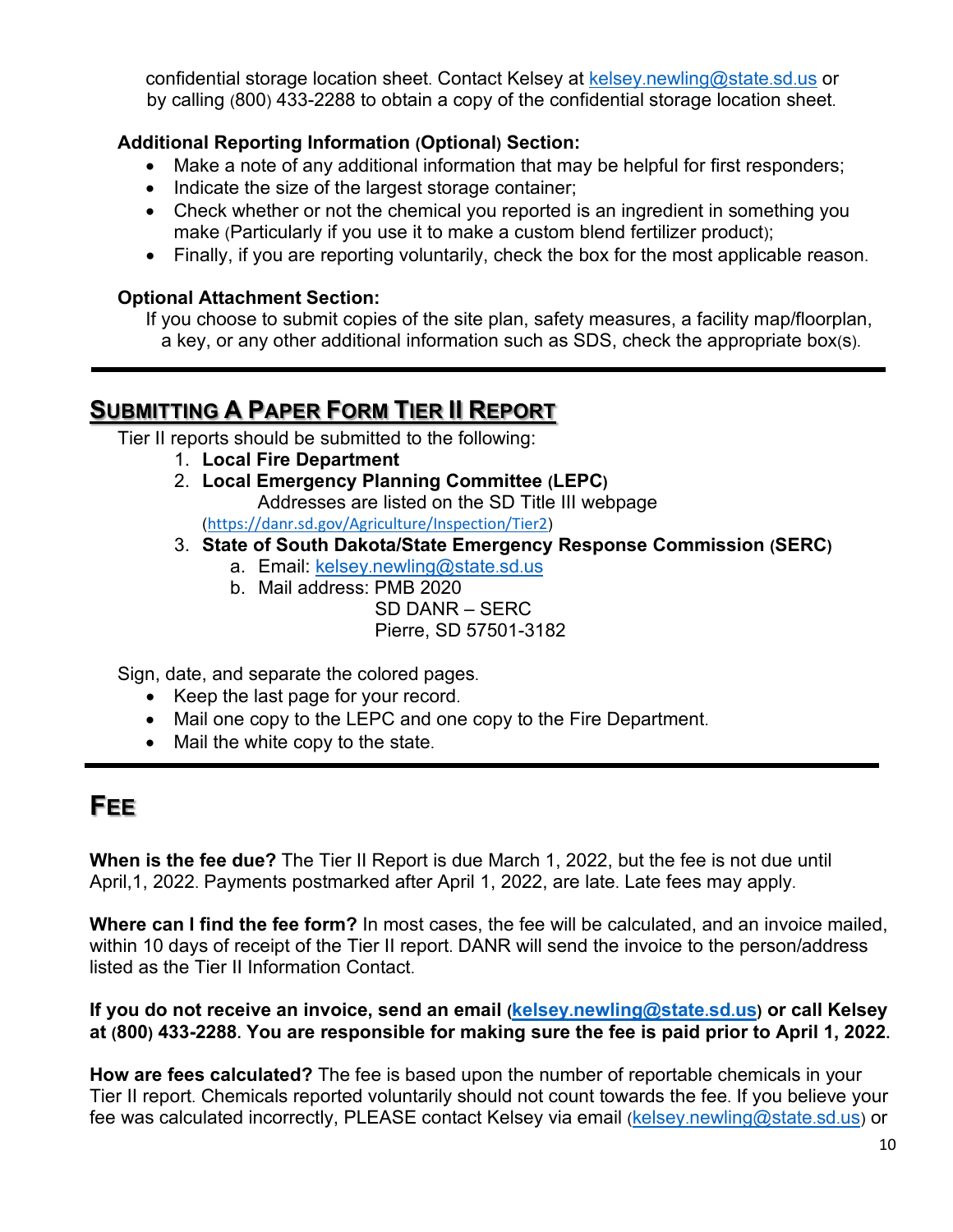by calling (800) 433-2288.

The fee per facility will be calculated as follows:

- \$0 (if you store no reportable chemical but submitted voluntarily)
- \$50 (1-3 reportable chemicals at the facility)
- $$100 (4-9$  reportable chemicals at the facility)
- \$200 (10-18 reportable chemicals at the facility)
- \$300 (>=19 reportable chemicals at the facility)

A late fee payment penalty applies to payments made after April  $1<sup>st</sup>$ . A \$15 penalty applies to fees of \$150 or less and 10% penalty applies to fees of \$200 or more.

## **FREQUENTLY ASKED QUESTIONS**

**I have reporting question. Who can help me?** Contact Kelsey Newling [\(kelsey.newling@state.sd.us](mailto:Kelsey.newling@state.sd.us) or (800) 433-2288). Also, see the SD Title III webpage (<https://danr.sd.gov/Agriculture/Inspection/SaraTitle3>).

**Where can I find online answers to reporting questions?** The federal EPA has a very useful online Q&A tool where you can search for answers to reporting questions: <https://www.epa.gov/faqs/search/topics/emergency-planning-and-community-right-know-304487>

**Where can I find information about the federal law?** Information may be found online at: <https://www.epa.gov/epcra/epcra-sections-311-312>

**Where can I find a list of all Tier II reportable chemicals?** There is not a list of all reportable chemicals. Information about thresholds and excluded chemicals is provided on pages 2 and 3 of this reporting guide.

**Is the "List of Lists" document a list of all reportable chemicals?** No. The "List of Lists" document can only be used to determine if a product contains or if a chemical is an EHS (see the EHS TPQ column in the list of lists document). EHS chemicals have reporting thresholds that are lower than the thresholds for other chemicals (See the "Thresholds" section on page 2 of this reporting guide).

**I store chemicals at more than one facility in the same town. May I combine all storage and just submit one Tier II report?** In most cases you will need to submit a separate report for each different facility. However, if your different facilities are on one large single piece of property, or if they are only separated by a road, for reporting purposes, you have one facility.

**How can I get a new facility added to my user account?** Contact Kelsey (800-433-2288 or [kelsey.newling@state.sd.us\)](mailto:Kelsey.newling@state.sd.us).

**May I combine similar products or chemicals when submitting my Tier II report?** Yes. You may combine similar products when reporting. However, the products you combine must have the same ingredients and the ingredients must be present in substantially similar concentrations. Products you combine must also pose identical physical and health hazards. Firefighting and emergency response procedures for both must be identical.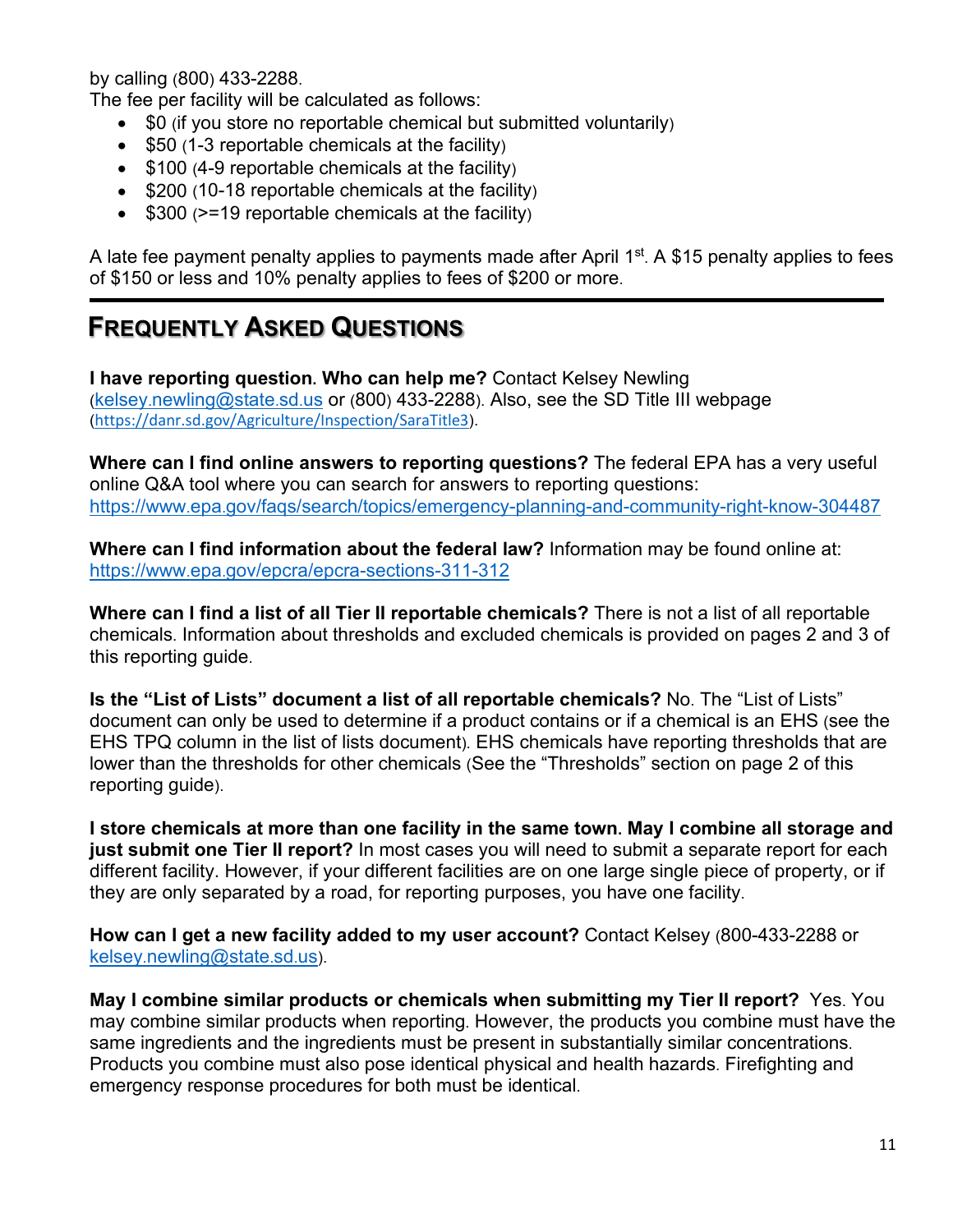**May I combine all gasoline products or all diesel products in my Tier II report?** You may combine diesel fuels (#1, #2, dyed, undyed). Biodiesel product should not be combined with other diesel products. You may also combine gasoline products (premium, super unleaded, unleaded, gasoline containing <10% ethanol). Gasoline products containing more than 10% ethanol should not be combined with other gasoline products.

**Do I need to consider batteries when submitting my Tier II report?** In general, automobile batteries are exempted. A forklift battery or batteries at a wind tower, cell tower, etc., may not be exempted. For additional information, go to the battery reporting links on the SD Title III webpage: (<https://danr.sd.gov/Agriculture/Inspection/Tier2>).

**Do I need to consider fertilizer when submitting my Tier II report?** In general, fertilizer stored by a retail facility is exempt from reporting. Wholesale fertilizer storage, and the storage of products used for blending purposes may not be exempt. You are encouraged to read the federal EPA interpretation regarding exempt vs non-exempt fertilizer. See the fertilizer reporting links on the Title III webpage: (<https://danr.sd.gov/Agriculture/Inspection/Tier2>).

**What are my options for reporting product mixtures on the Tier II report?** You may report the weight of the entire product mixture or you may calculate and report separately by weight of each hazardous substance ingredient. Many product mixtures contain multiple hazardous substance ingredients. In South Dakota, most facilities simply report the weight of the entire product mixture.

**How do I report an Extremely Hazardous Substance (EHS) on the Tier II report?** If you store several different products that contain the same EHS ingredient, the amount of the EHS ingredient from each product must be added together to determine if your total storage of that EHS meets or exceeds the reporting threshold. When entering data for a pure EHS or mixtures containing EHS ingredients, enter the product mixture name as it appears on the SDS in the "Name" data field, then enter the name of the EHS chemical in the "EHS Name' data field.

**What is the reporting period for Tier II reports?** The Tier II report summarizes product storage for the previous calendar year (for example, a Tier II report submitted by March 1, 2022, summarizes storage for the 2021 calendar year).

**I will begin to store a new chemical in May. I did not store this chemical last year, so it is not listed on my Tier II report. Do I have to report this new chemical now or can I just wait and add it to my Tier II report next year? If I do need to report now, how?** When you begin to store a new chemical that you know will need to be included in your Tier II report next year (or if you begin to store a significantly larger quantity than was reported on your last Tier II submittal), you must submit a 311 report within 90 days. For more information see the "How is a Tier II Report (section 312) different from a Section 311 Report?" question on below.

**How is a Tier II Report (Section 312) different from a Section 311 Report?** The reporting thresholds and the chemicals that are reportable are identical. The reports differ as follows:

- The Tier II report is a year-end report summarizing storage for the previous calendar year (for example, a report submitted March 1, 2022, summarizes storage for calendar year 2021).
- A Section 311 report summarizes NEW storage (usually storage not previously reported on your Tier II) and is a much shorter/easier report.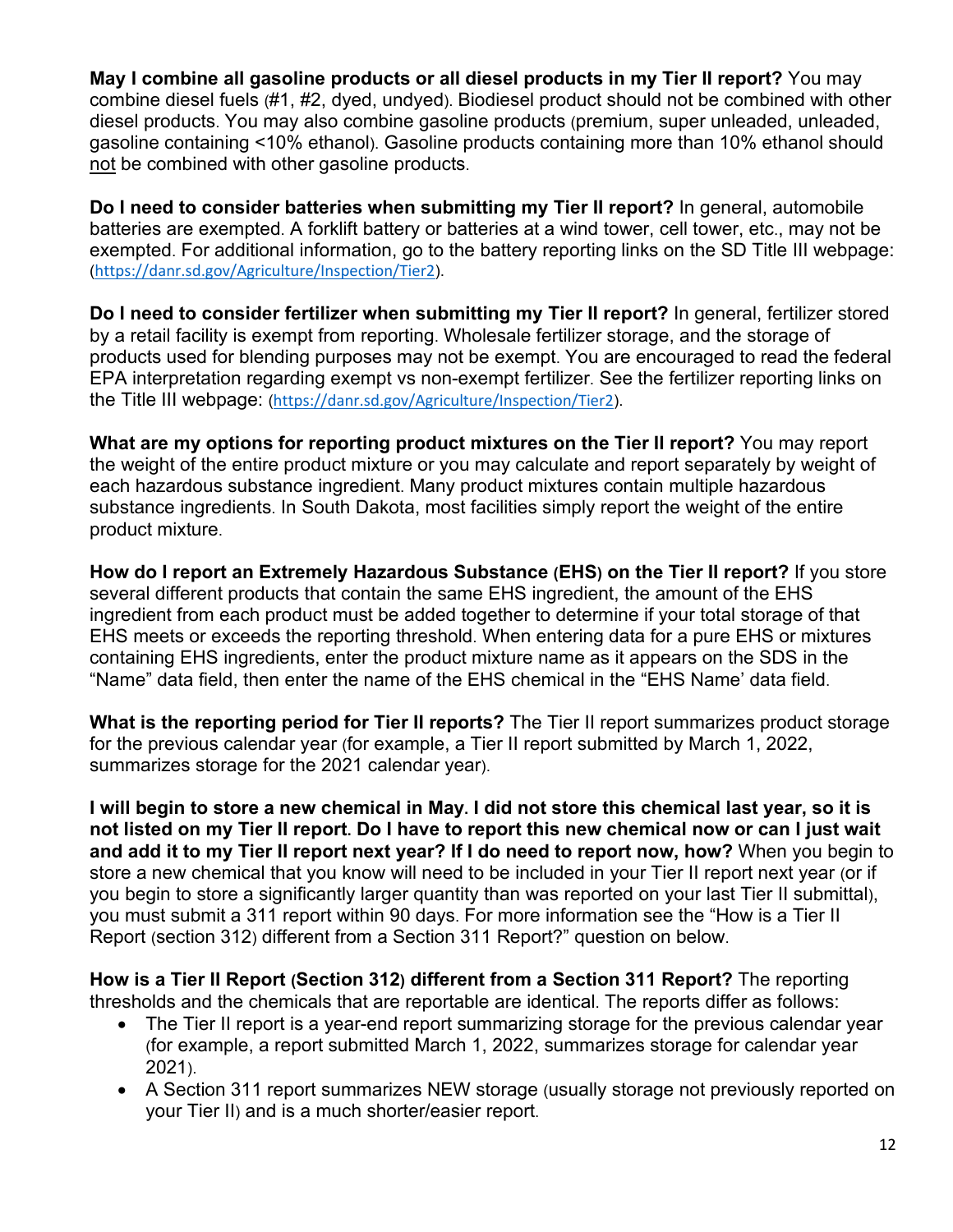- $\circ$  The 311 report must be filed within 90 days of beginning storage of a new reportable chemical (or significantly larger quantity than reported in your last Tier II).
- $\circ$  You have the option of completing and submitting a 311 report online or by using a paper form. To obtain a paper form, go to the South Dakota Title III website (<https://danr.sd.gov/Agriculture/Inspection/Tier2>) and print a copy. To report online, contact Kelsey Newling (800) 433-2288 to discuss the procedure. The completed form can be emailed to Kelsey Newling [\(kelsey.newling@state.sd.us\)](mailto:Kelsey.newling@state.sd.us) or mailed to: DANR – Kelsey Newling

523 E. Capitol Ave Pierre, SD 57501

#### **How do I determine how much of an Extremely Hazardous Substance (EHS) is present in a product mixture?**

#### Liquids:

- 1. Determine weight per gallon
	- a. Find the specific gravity for your product mixture (section 9 of most SDS).
	- b. Multiply the Specific Gravity (SG) by 8.34 to get pounds per gallon.
		- Example: If the Specific Gravity is 1.02  $(1.02 \times 8.34 = 8.51 \text{ pounds per gallon})$
- 2. Determine weight of the entire product mixture.
	- a. Multiply total maximum gallons of product mixture stored by the pounds per gallon number (see step 1 above).
		- Example: If you store 2,000 gallons

(2,000 x 8.51 = 17,020 total pounds)

- 3. Determine pounds of EHS present in the product mixture.
	- a. Find the percent by weight for the EHS chemical (section 3 of most SDS).
	- b. Multiply the total pounds of the product mixture (see step 3 above), by the percent of the EHS in the mixture

Example: If the EHS is 20% of the mixture

 $(17,020 \times 0.2 = 3,404$  pounds of EHS)

#### Solids:

To determine the total pounds of the EHS portion of the mixture, find the percent by weight for the EHS chemical (section 3 of most SDS).

• Multiply the total pounds of the product mixture, by the percent of the EHS in the mixture.

Example: If you store 15,000 pounds of product mixture and the EHS ingredient is 20% of the mixture

 $(15,000 \times 0.2 = 3,000 \text{ pounds of EHS})$